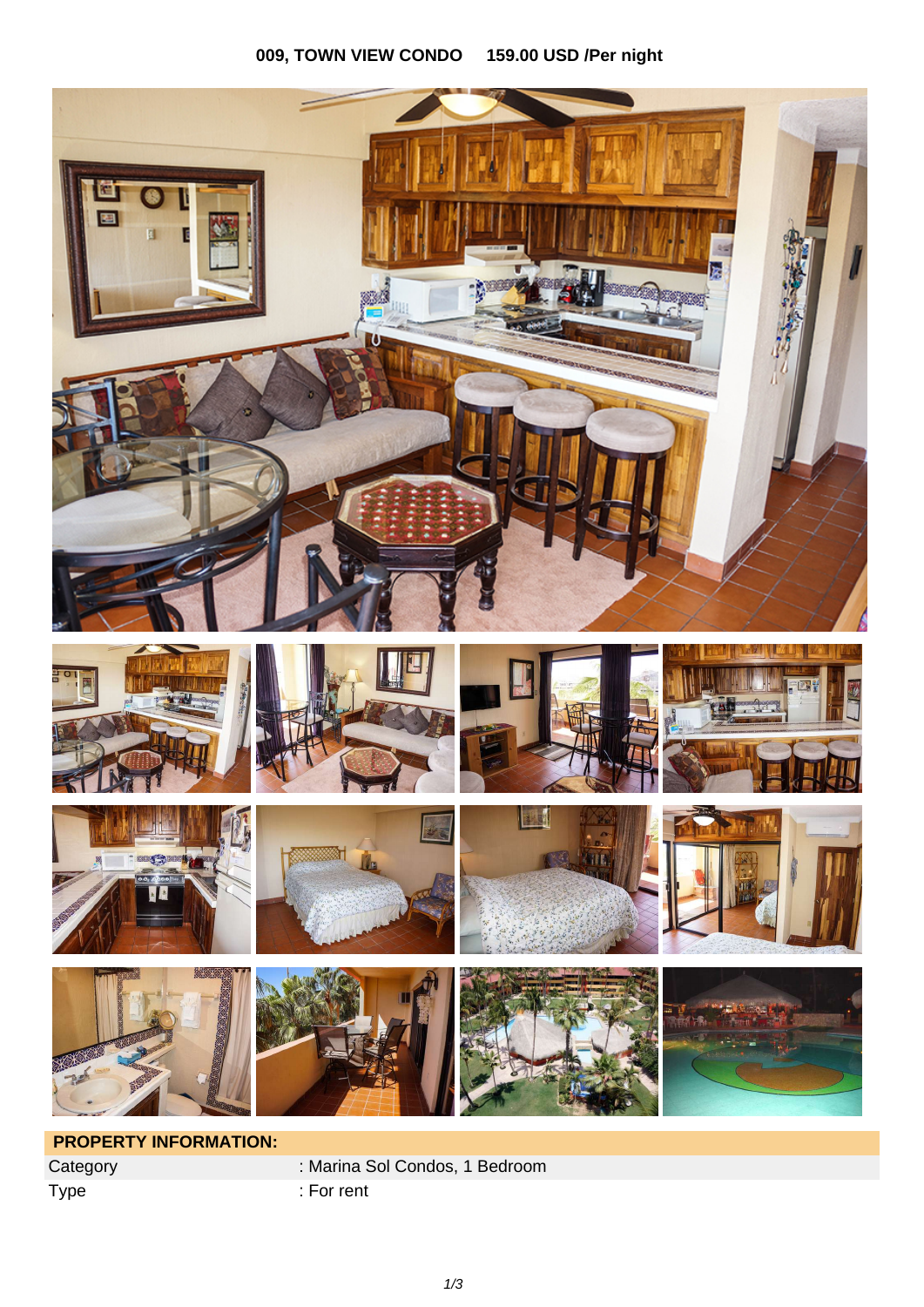## **PROPERTY INFORMATION:**  Town View

Very nice can sleep 4

 Nightly Rate (2 Night Minimum): \$159.00Monthly Rate: \$2399.00 Prices do not include taxes & fees Special Nightly and Monthly Summer Rates May 16 to September 30 Nightly Rate (2 Night Minimum) \$99.00 Monthly Rate \$1599.00 To view availability calendar scroll to bottom of page 1 Free cleaning per week with monthly rentals(Laundry not included) Enjoy your vacation in this beautiful spacious condominium! This beautiful condo sleeps up to four, with a Queen bed and a sleeper sofa in the living room. There is one full bathroom. The kitchen is equipped to meet all your cooking requirements. Air conditioning in each room ensures your comfort during the warm summer nights. Watch TV on the large Smart TV,or you may want to relax on the spacious patio where you can enjoy the beautiful Cabo sunsets. Free phone calls and dedicated Wi-Fi Internet access allows you to stay in touch with the rest of the world. Amenities: Microwave, Drip Coffee Maker, Blender, Toaster, Stove - Oven, Silverware – Utensils, Bed Linens provided, Bath Towels Provided, Hand Towels Provided, Blankets Provided, Pillows Provided, Beach Towels Provided, Full Kitchen, Dining Table, Flat Screen TV, Air Conditioning, Ceiling Fans, Dedicated Internet Service, Phone, Hair Dryer.

## **BASE INFORMATION:**

| Rooms       |                |
|-------------|----------------|
| <b>Bed</b>  | . .            |
| <b>Bath</b> | <b>Service</b> |

| <b>CONVENIENCE:</b>                        |
|--------------------------------------------|
| <b>General Amenities:</b>                  |
| Air Conditioning                           |
| No smoking                                 |
| No pets                                    |
| No Security Safe                           |
| Children allowed                           |
| Telephone - Free Local & Int'l Phone Calls |
| TV Connection - Cable or Satellite         |
| Dedicated Internet (WiFi)                  |
| <b>Accessibility Amenities:</b>            |
| <b>Handicap Facilities</b>                 |
| <b>Appliance Amenities:</b>                |
| Refrigerator                               |
| Range/Oven                                 |
| Microwave                                  |
| <b>Community Amenities:</b>                |
| <b>Wheelchair Ramp</b>                     |
| Pool Side Bar and Restaurant               |
| Laundry - On Site - Coin Op                |
| Laundry - On Site - Full Service           |
| Spa/Hot Tub                                |
| <b>Swimming Pool</b>                       |
| <b>Exterior Amenities:</b>                 |